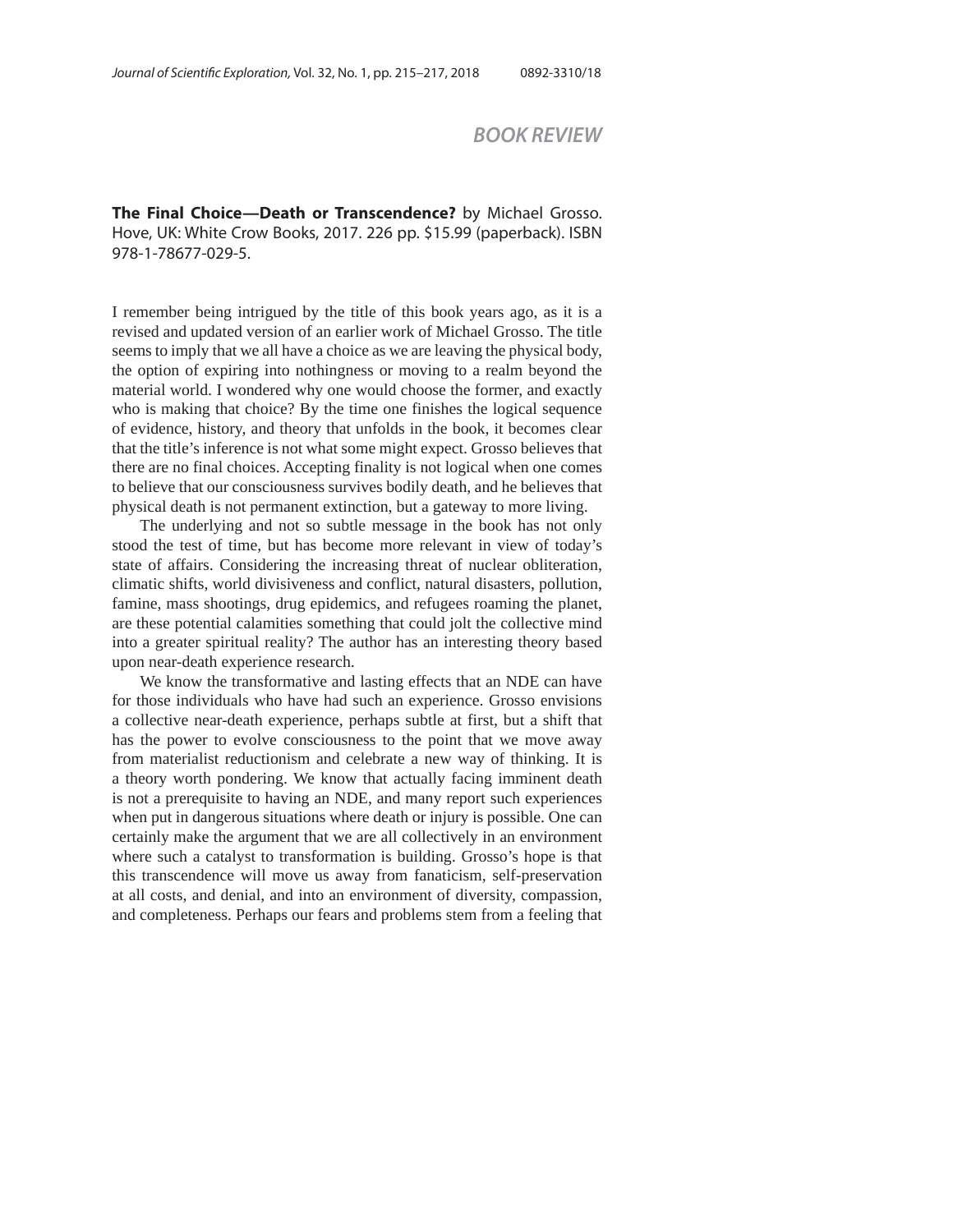something is missing, that we are fragments of a greater self that is looking to once again become whole.

This raises an interesting question, and one that I have thought about for years. Does being immersed in a troubled world, an environment fraught with danger and an incubator of hopelessness, actually stimulate one to search for meaning and purpose? Or, do such circumstances cause people to throw up their hands, accept the fact that life is short, and live their lives in any fashion that gives them the most pleasure? My personal experience over the years, as well as observation of the bereaved, leads me to the conclusion that mental or physical trauma in a great many cases are triggers to exploration. When stripped down to nothing, when life is no longer what was expected, many are compelled to contemplate the big questions about the possibility of survival, meaning, and purpose. In that vein, we all may have already embarked upon Grosso's envisioned collective NDE, even though it may be only at the subconscious level.

Grosso believes that the mystery of death is a mystery mostly to fencesitters and wishful thinkers, and clearly believes that we all need to be proactive in fostering personal non-local experiences. Essential to this quest is the concept of reduction, which Grosso warns should not be confused with psychophysical reductionism. Reduction, as Grosso uses the term, denotes a process that allows us to detach . . . "about truth, and frees us to simply observe and experience without explanations and evaluations." He points out that the mystics, yogis, shamans, etc., are masters of reduction, able to transcend restrictions of the physical world. Practices such as fasting and induced altered states allow spiritual energy to be directed elsewhere. He cites Henri Bergson, who believed that death removes a filter and allows transcendence. It reminds me of a comment I once made to a scientist who looked at me like I had two heads when I told him that the greatest obstacle to communication with other realms is the human brain.

To emphasize the danger of the nuclear age in which we presently reside, the author coined the term "technocalypse," which he defines as "the convergence of technology and the apocalyptic imagination." Science now has the capability to wipe people from the face of the earth with uncanny precision, and Grosso warns that "Science needs to recover its *conscience*, and its *consciousness*." He hopes that in the future, science, along with mythology and archetypes of death and enlightenment, will ring a new philosophy of life and death.

The subject of the nature of psi also is addressed in the book, specifically as it relates to evolution, life after death, and transcendence. The function of psychic abilities is probed, and uncovering the purpose of psi is a much bigger challenge than simply proving its existence. The author looks upon psi not from a biological perspective by measuring its practicality in the physical